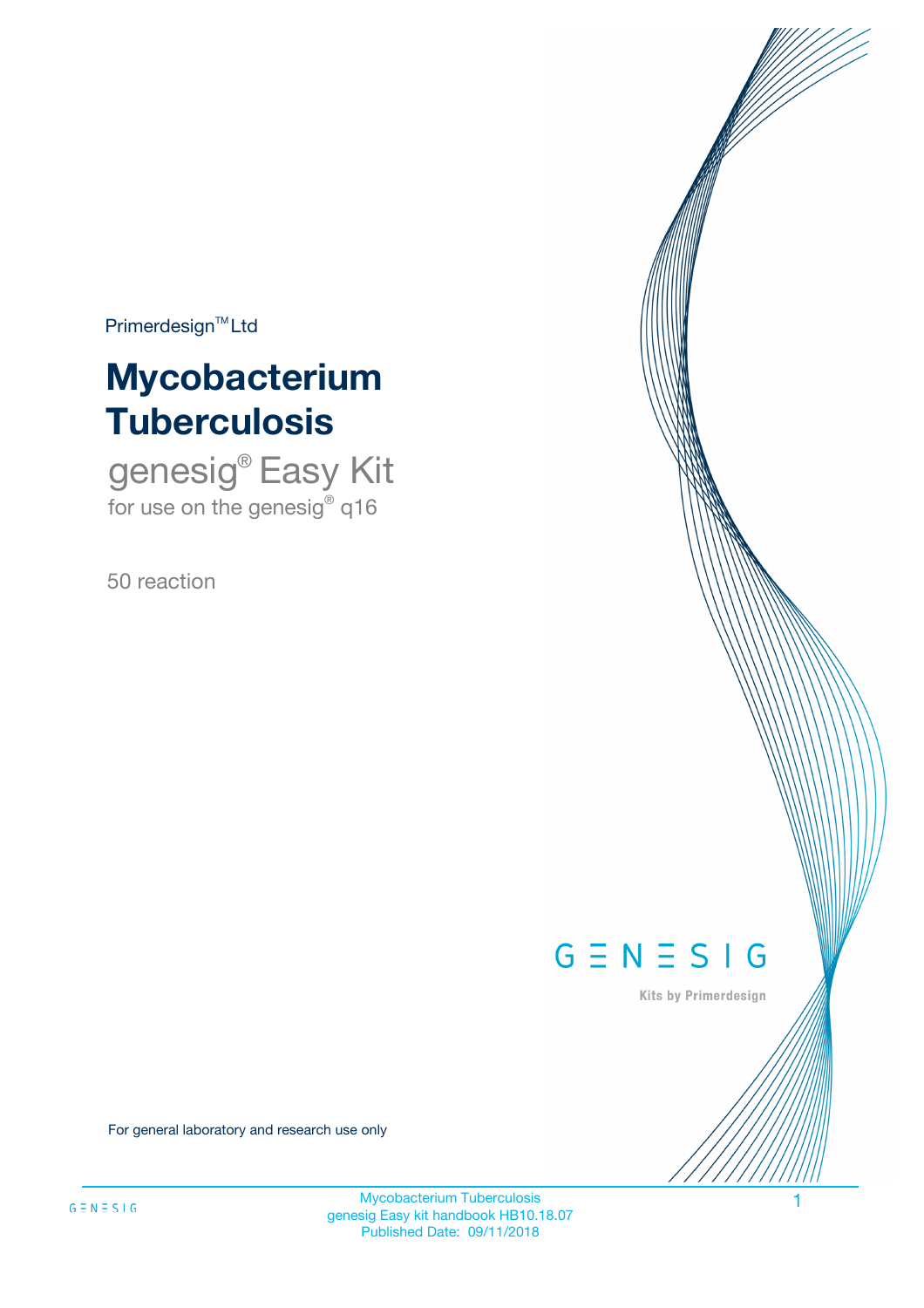# genesig® Easy: at a glance guide

#### **For each DNA test**

| Component              | <b>Volume</b> | Lab-in-a-box pipette |  |
|------------------------|---------------|----------------------|--|
| TB reaction mix        | $10 \mu$      |                      |  |
| <b>Your DNA sample</b> | $10 \mu$      |                      |  |

#### **For each positive control**

| Component                 | Volume          | Lab-in-a-box pipette |  |
|---------------------------|-----------------|----------------------|--|
| TB reaction mix           | 10 <sub>µ</sub> |                      |  |
| Positive control template | $10 \mu$        |                      |  |

#### **For each negative control**

| Component       | Volume          | Lab-in-a-box pipette |  |
|-----------------|-----------------|----------------------|--|
| TB reaction mix | 10 <sub>µ</sub> |                      |  |
| <b>Water</b>    | 10 <sub>µ</sub> |                      |  |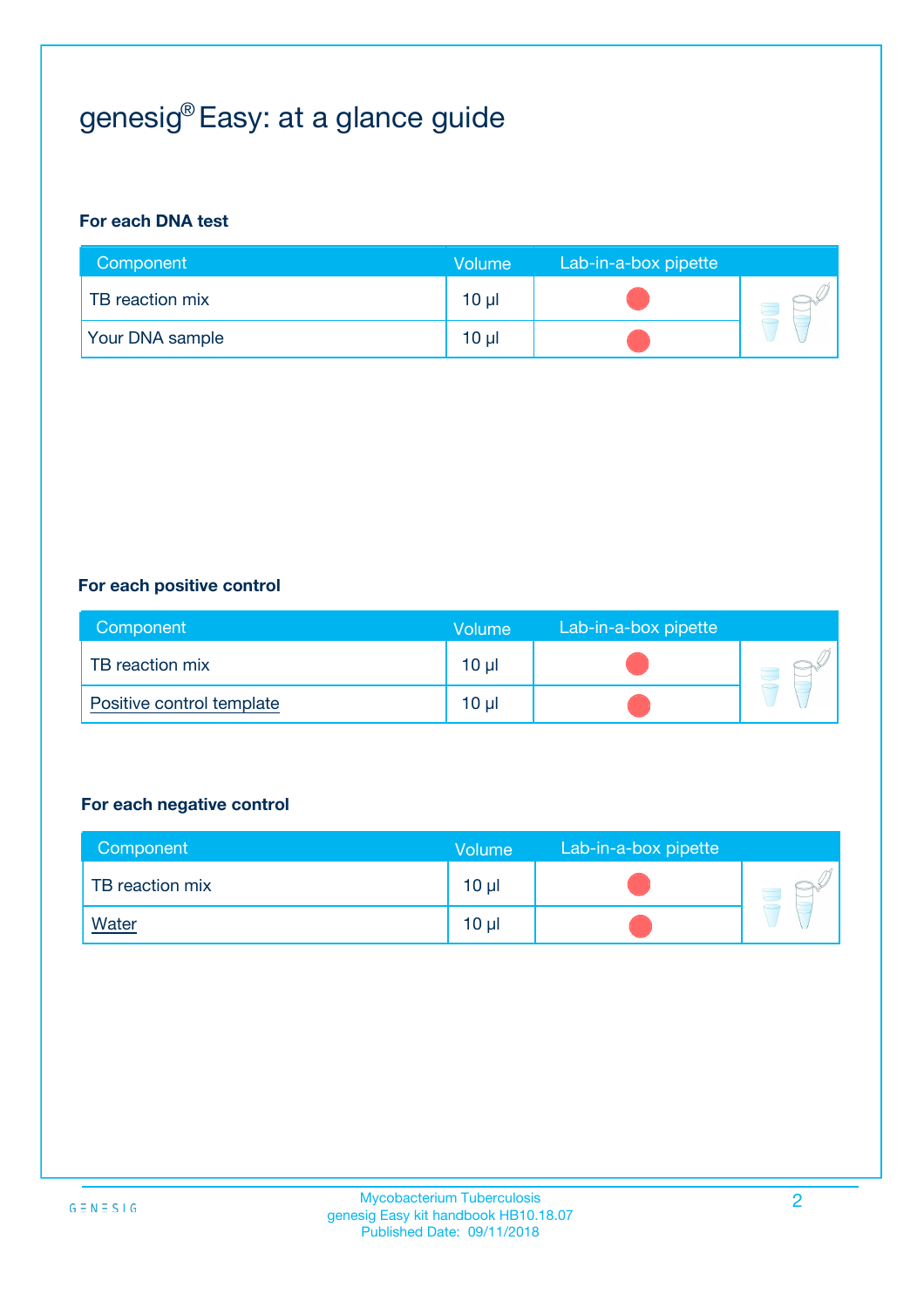# Kit Contents



## Reagents and equipment to be supplied by the user

#### **genesig® q16 instrument**

#### **genesig® Easy Extraction Kit**

This kit is designed to work well with all processes that yield high quality RNA and DNA but the genesig Easy extraction method is recommended for ease of use.

#### **genesig® Lab-In-A-Box**

The genesig Lab-In-A-Box contains all of the pipettes, tips and racks that you will need to use a genesig Easy kit. Alternatively if you already have these components and equipment these can be used instead.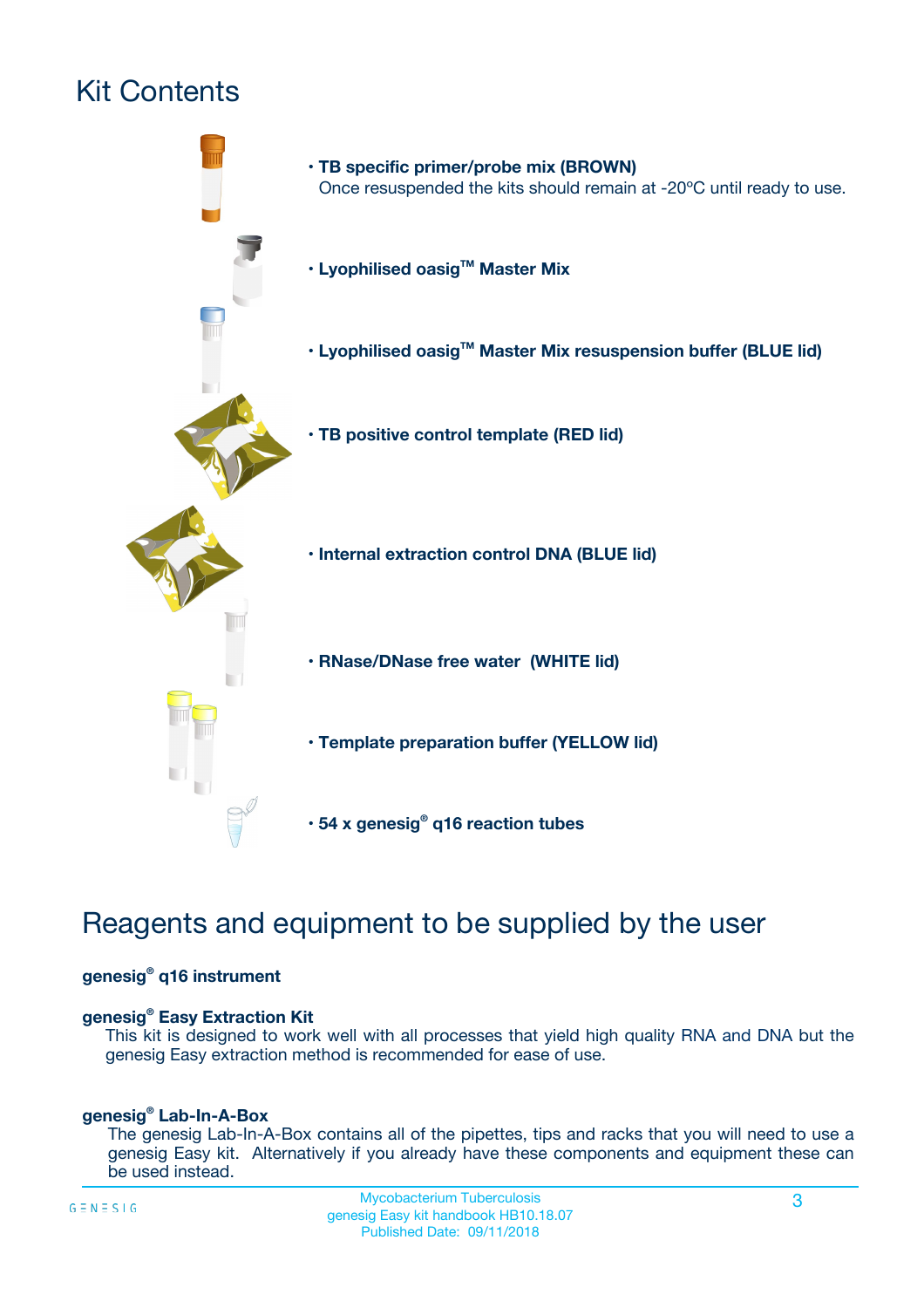## Step-by-step guide

### 1. Create your reaction mix



Use the blue pipette to transfer 500µl**\*** of the oasig Master Mix resuspension buffer into the tube of lyophilised oasig Master Mix and mix well by gently swirling. Then transfer all of that master mix into the brown tube labelled TB primers/probe.

**\***Transfering 525µl of the oasig Master Mix resuspension buffer to your oasig Master Mix (instead of the 500µl recommended above) will enable you to take full advantage of the 50 reactions by accounting for volume losses during pipetting. In order to do so with the genesig Easy fixed volume pipettes use 1x blue, 2x red and 1x grey pipettes to make the total volume. Please be assured that this will not adversely affect the efficiency of the test.

Cap and shake tube to mix. A thorough shake is essential to ensure that all components are resuspended. **Failure to mix well can produce poor kit performance.**

Leave to stand for 5 minutes. Now your reaction mix is ready to use.

Store the reaction mix in the freezer from hereon.

#### Top tip

- Ensure that the reaction mix is mixed thoroughly before each use by shaking.
- **•** Once resuspended do not expose genesig Easy kit to temperatures above -20°C for longer than 30 minutes at a time.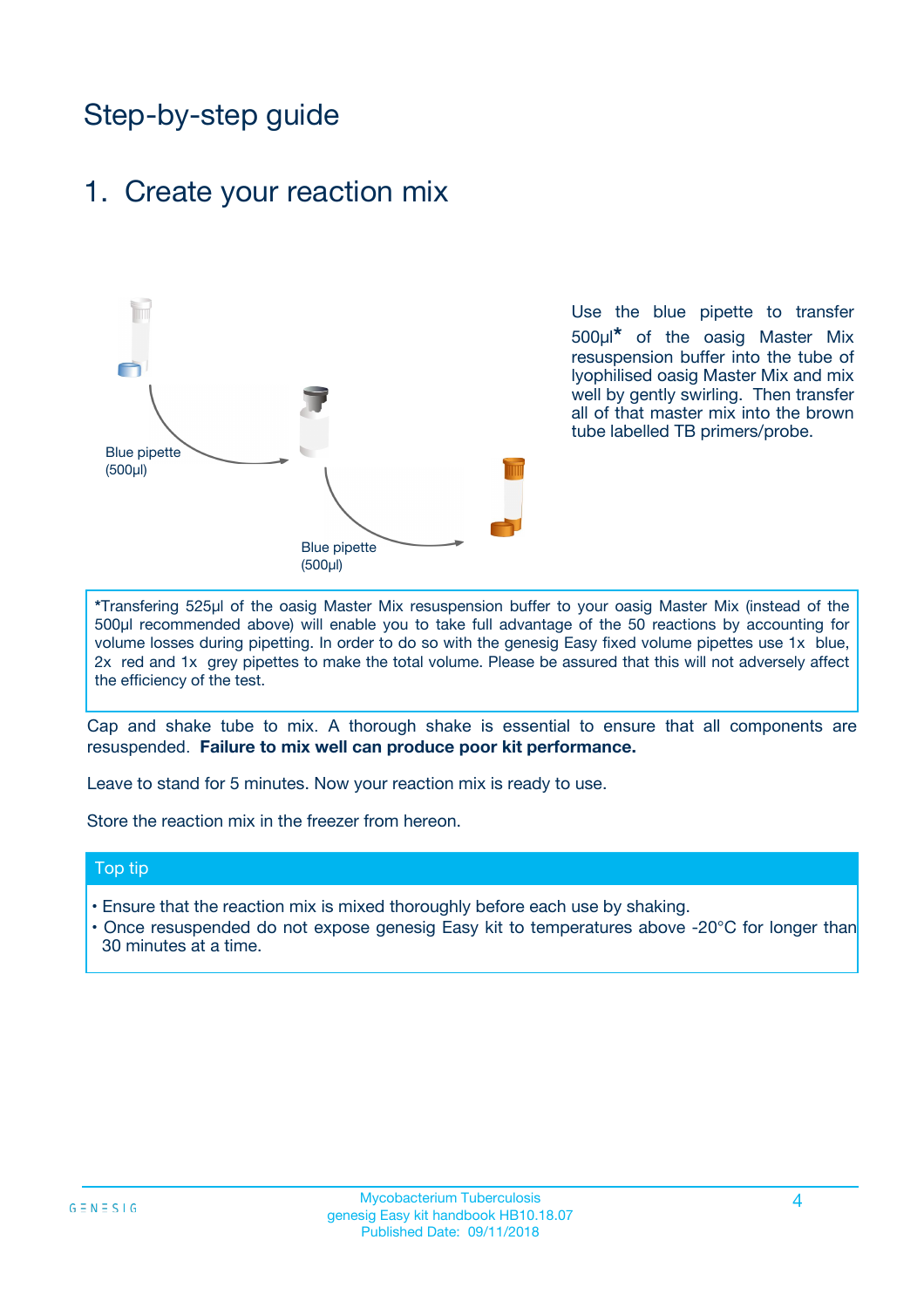# 2. Internal extraction control



Use the blue pipette to transfer 1000µl (2 x 500µl) of template preparation buffer into the Internal Extraction Control DNA tube. Cap and shake tube to mix.

Your kit contains Internal Extraction Control DNA. This is added to your biological sample at the beginning of the DNA extraction process. It is extracted along with the DNA from your target of interest. The q16 will detect the presence of this Internal Extraction Control DNA at the same time as your target. This is the ideal way to show that your DNA extraction process has been successful.

#### **If you are using an alternative extraction kit:**

Use the red pipette to transfer 10µl of Internal Extraction Control DNA to your sample **after** the lysis buffer has been added then follow the rest of the extraction protocol.

#### **If you are using samples that have already been extracted:**

Use the grey pipette to transfer 5µl of Internal Extraction Control DNA to your extracted sample.

### 3. Add reaction mix to all reaction tubes



For every reaction to be run, use the red pipette to add 10µl of your TB reaction mix to every tube.

#### Top tip

- Always pipette the reaction mix directly into the bottom of the tube.
- You can label the tube lids to aid your reaction setup but avoid labelling tube sides.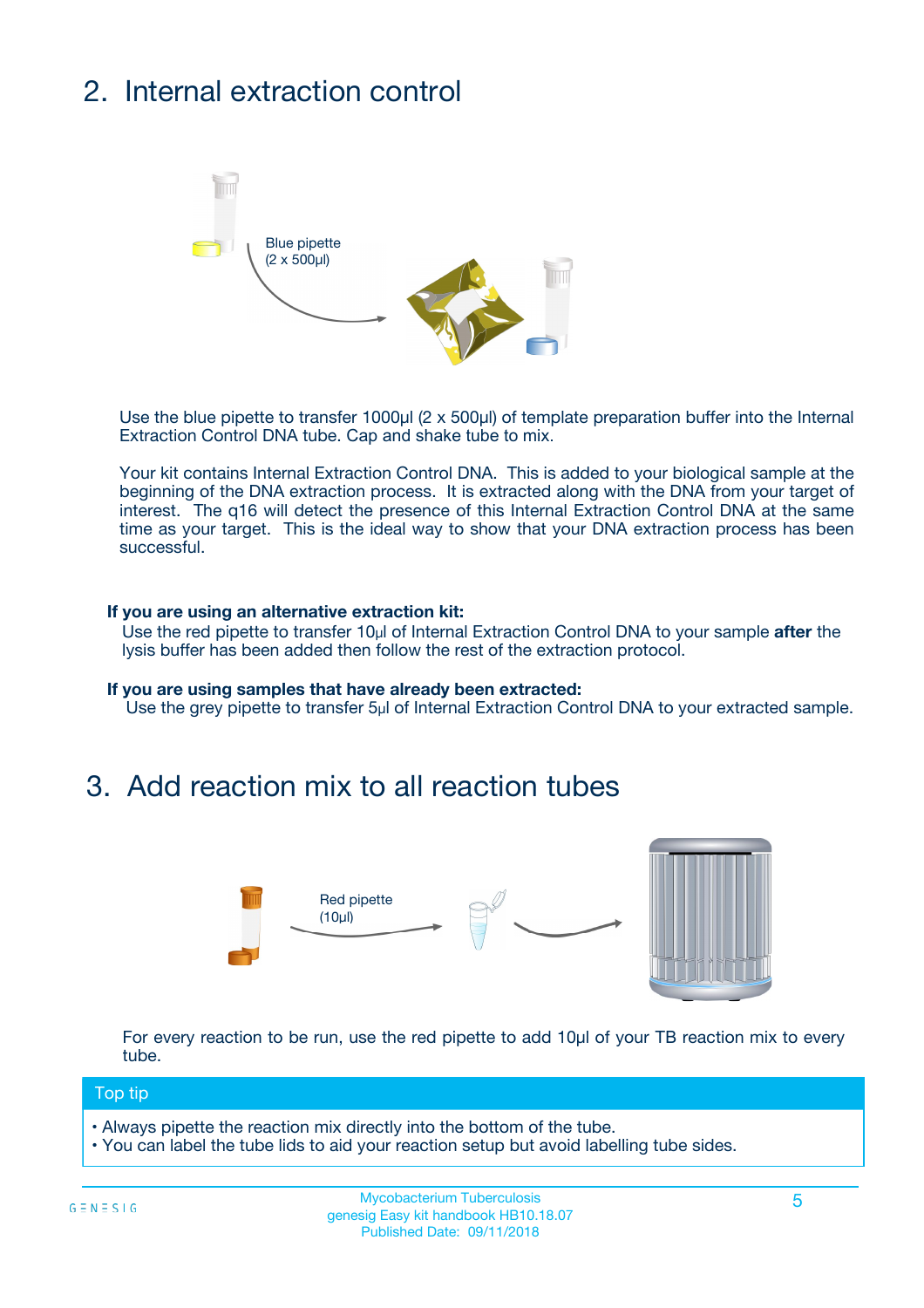## 4. Negative control



For each test you will require a negative control. Instead of DNA, water is used. This sample should typically prove negative thus proving that all of your positive samples really are positive.

To create a negative control reaction simply use the red pipette to add 10µl of the water to the required reaction tubes. Close these tubes after adding the water.

Because some genesig kit targets are common in the environment you may occasionally see a "late" signal in the negative control. The q16 software will take this into account accordingly.

#### Top tip

**•** Always add the water to the side of the tube to reduce the introduction of bubbles.

### 5. Set up a test



For each sample you wish to analyse, use the red pipette to add 10µl of your DNA sample to the required reaction tubes. Close these tubes after adding the sample. Always change pipette tips between samples.

#### Top tip

**•** Always add the DNA sample to the side of the tube to reduce the introduction of bubbles.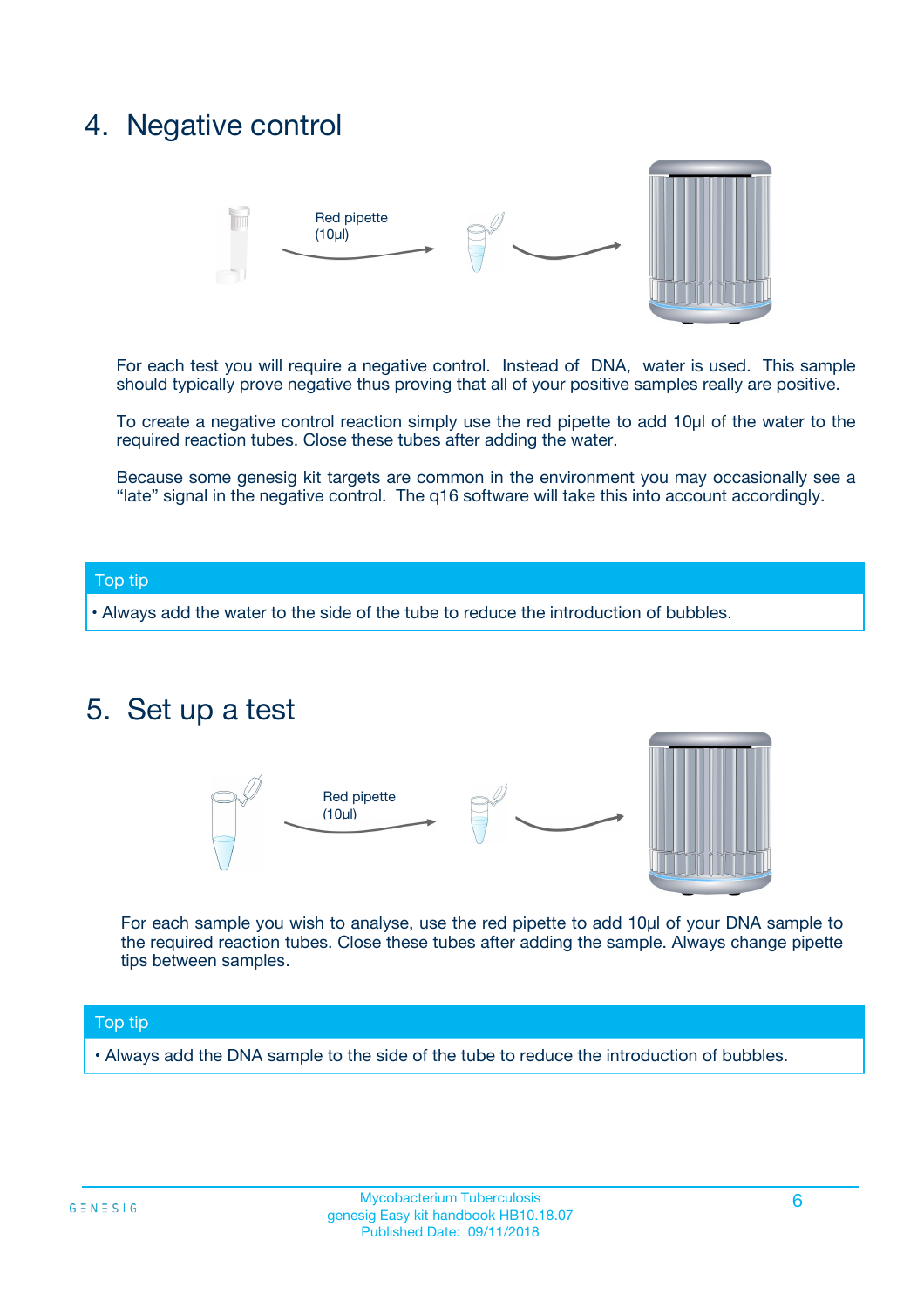## 6. Positive control



Use the blue pipette to transfer 1000µl (2 x 500µl) of template preparation buffer into the positive control template tube. Cap and shake tube to mix.

Each time you run a test you will require a positive control. This is a small portion of DNA from your target of interest. It serves two purposes:

1. It will always test positive so it shows that everything is working as it should be.

2. The q16 software knows how much DNA is present in the positive control. So it can automatically compare your sample of interest with the positive control to calculate the amount of target DNA in your sample.

To create a positive control reaction, simply use 10µl of the positive control instead of your DNA sample.



Take great care when setting up your positive control. The positive control template has the potential to give you a false positive signal in your other samples. Set positive controls up last after all other sample tubes are closed. Always change pipette tips between samples. You may even choose to set up positive controls in a separate room.

#### Top tip

**•** Always add the positive control to the side of the tube to reduce the introduction of bubbles.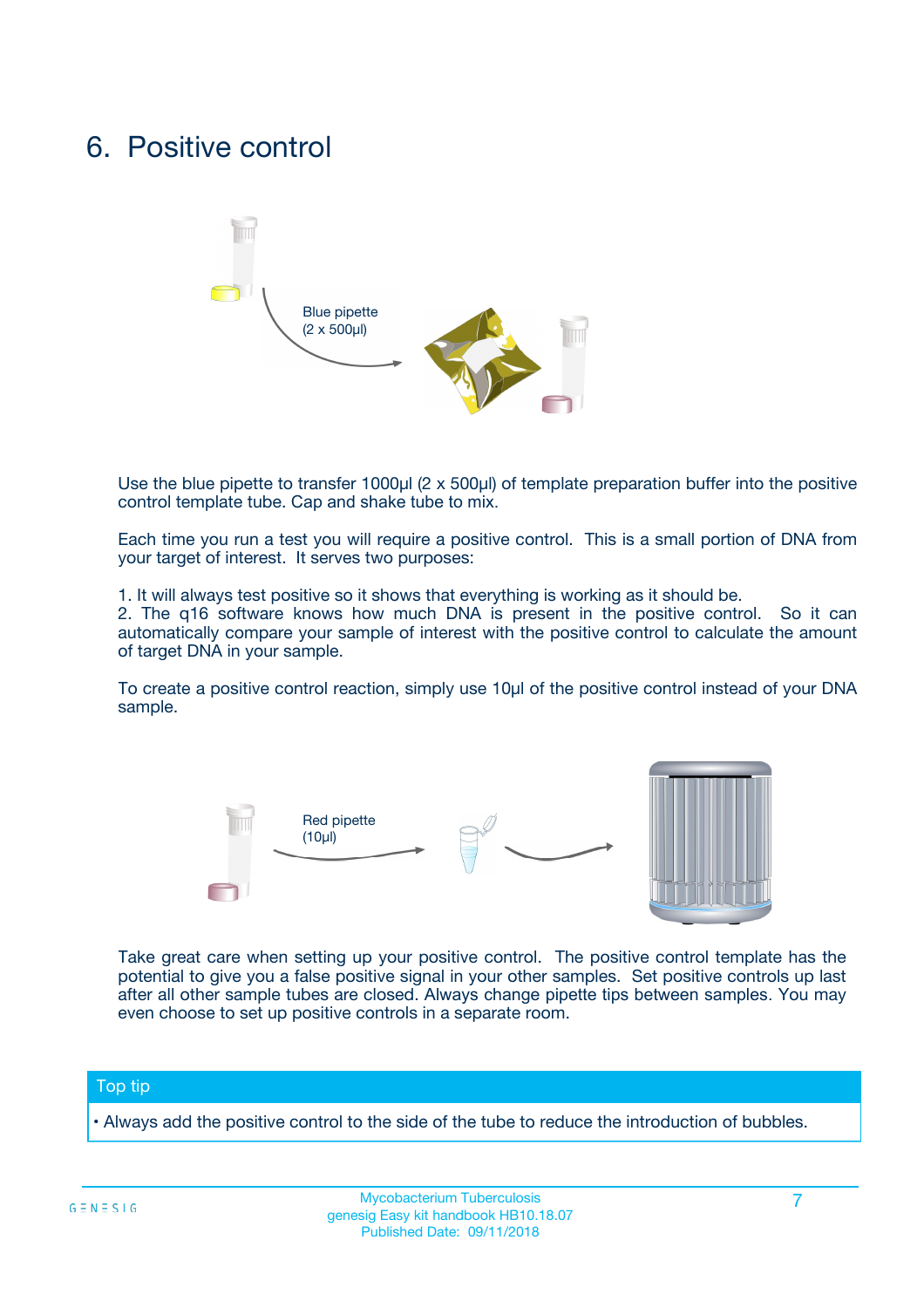# 7. Running the test

Place the tubes into the correct positions in your q16 as defined by the software, this may include positioning of empty tubes to ensure that the q16 lid is balanced. The run can then be started.

| genesig q16 PCR software - 1.2                                               |                                     | $\Box$                                                                                  |
|------------------------------------------------------------------------------|-------------------------------------|-----------------------------------------------------------------------------------------|
| Unsaved (New Experiment 2<br>$\vert \cdot \vert$<br><b>Open Experiments:</b> | <b>D</b> Open<br>Save<br>$\Box$ New | Save As<br><b>C</b> Close<br>$G \equiv N \equiv S \mid G$<br><b>&amp; Configuration</b> |
| Setup<br><b>Results</b><br><b>Stages:</b>                                    |                                     |                                                                                         |
| <b>Notes</b>                                                                 | Samples                             | <b>Tests</b>                                                                            |
| <b>Name and Details</b>                                                      | Color<br>Name                       | Note<br>Color<br>Note<br>Name                                                           |
| New Experiment 2017-10-26 11:06                                              | Sample 1                            | ع<br>条<br>Test 1                                                                        |
| Kit type: genesig® Easy Target Detection kit                                 | Sample 2                            |                                                                                         |
| Instrument Id.:                                                              | Sample 3                            | $\qquad \qquad \blacksquare$<br>$\qquad \qquad \blacksquare$                            |
| Run Completion Time:                                                         | Sample 4                            |                                                                                         |
| <b>Notes</b>                                                                 | Sample 5<br>A<br>v                  | $\triangle$<br>4<br>$\oplus$<br>₩                                                       |
| <b>Well Contents</b>                                                         |                                     | <b>Run</b>                                                                              |
| Pos.<br>Test                                                                 | Sample                              | <b>Run Status</b>                                                                       |
| Test 1<br>-1                                                                 | <b>Negative Control</b>             | $\blacktriangle$                                                                        |
| $\overline{2}$<br>Test 1                                                     | <b>Positive Control</b>             |                                                                                         |
| $\overline{\mathbf{3}}$<br>Test 1                                            | Sample 1                            | Show full log                                                                           |
| Test 1<br>$\overline{4}$                                                     | Sample 2                            |                                                                                         |
| 5<br>Test 1                                                                  | Sample 3                            | <b>Run Control</b>                                                                      |
| 6<br>Test 1                                                                  | Sample 4                            |                                                                                         |
| $\overline{7}$<br>Test 1                                                     | Sample 5                            |                                                                                         |
| 8                                                                            |                                     | $\triangleright$ Start Run<br>Abort Run                                                 |
| <b>JOD FURTY TUDE TO BUILDED IN</b>                                          |                                     | $\overline{\mathbf{v}}$                                                                 |

#### Top tip

- Before loading tubes into the q16, check for bubbles! Flick the bottom of the tubes to remove any bubbles that may have formed during the test setup.
- Apply centrifugal force with a sharp wrist action to ensure all solution is at the bottom of the reaction tube.
- When repeating a test you can use a previous file as a template by clicking 'open' then selecting File name > Files of Type > Experiment file as template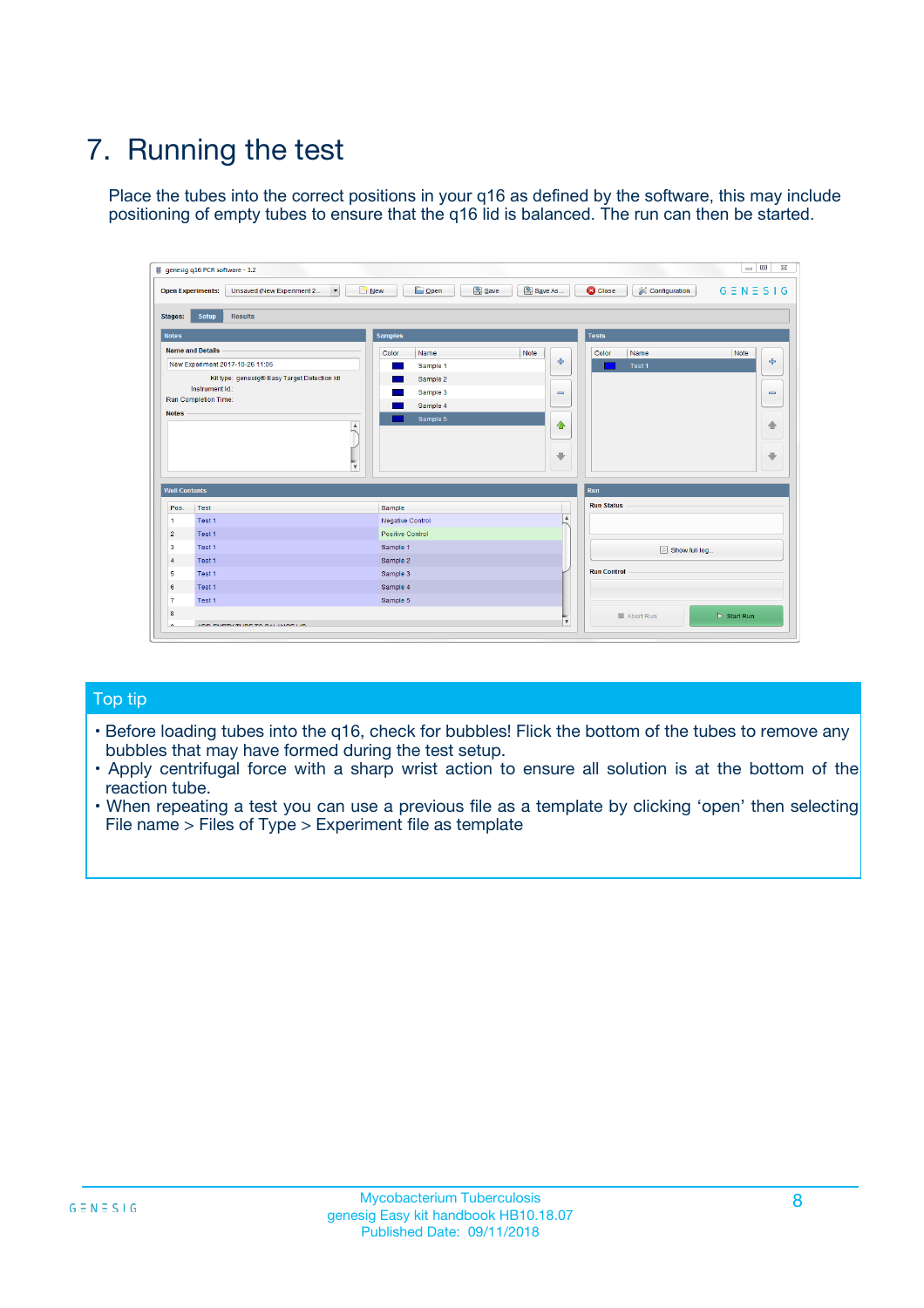## What do my results mean?

Analysis of your data is carried out automatically by the genesig q16. The following information is designed to help you fully understand a result or to troubleshoot:

### "Positive"

#### **Explanation**

Your sample has produced a positive result. Your target of interest is present and you can use the reported quantity.

"Negative"

#### **Explanation**

Your sample has produced a negative result. The target is not present in your sample.

### "Test contaminated"

#### **Explanation**

The Negative Control should be completely free of any DNA. If you see this error message it means that at some point during the setup, the Negative Control has been contaminated with DNA and has given a positive signal. This contamination has invalidated the test. The Positive Control and your test samples are both possible sources of contaminating DNA. The genesig q16 reaction tubes from previous runs will also contain very high amounts of DNA so it is important that these are carefully disposed of after the run is completed and NEVER OPENED. It may be the case that your kits have become contaminated which will lead to the same problem occurring repeatedly.

#### **Solutions**

1. Clean your working area using a commercial DNA remover solution to ensure the area is DNA free at the start of your run and re-run the test

2. If the problem persists then the kit has become contaminated and it will have to be discarded and replaced with a new kit. When you open the new kit, run a simple test to show that changing the kit has solved the problem. Prepare a test which includes only the Positive Control, the Negative Control and one 'mock sample'. For the 'mock sample' add water instead of any sample DNA. The result for the Negative Control and the mock sample should be negative indicating that contamination is no longer present.

#### **Preventive action**

An ideal lab set-up has a 'Clean area' where the test reagents are prepared and a 'sample area' where DNA samples and the Positive Control template are handled. The best workflow involves setting up all the test components (excluding the positive control template) in the clean area and then moving the tests to the sample area for sample and Positive Control addition. If this method is followed then the kit components are always kept away from possible sources of contamination. For extra security the Negative Control can be completely prepared and sealed in the clean area. All work areas should be decontaminated regularly with DNA remover.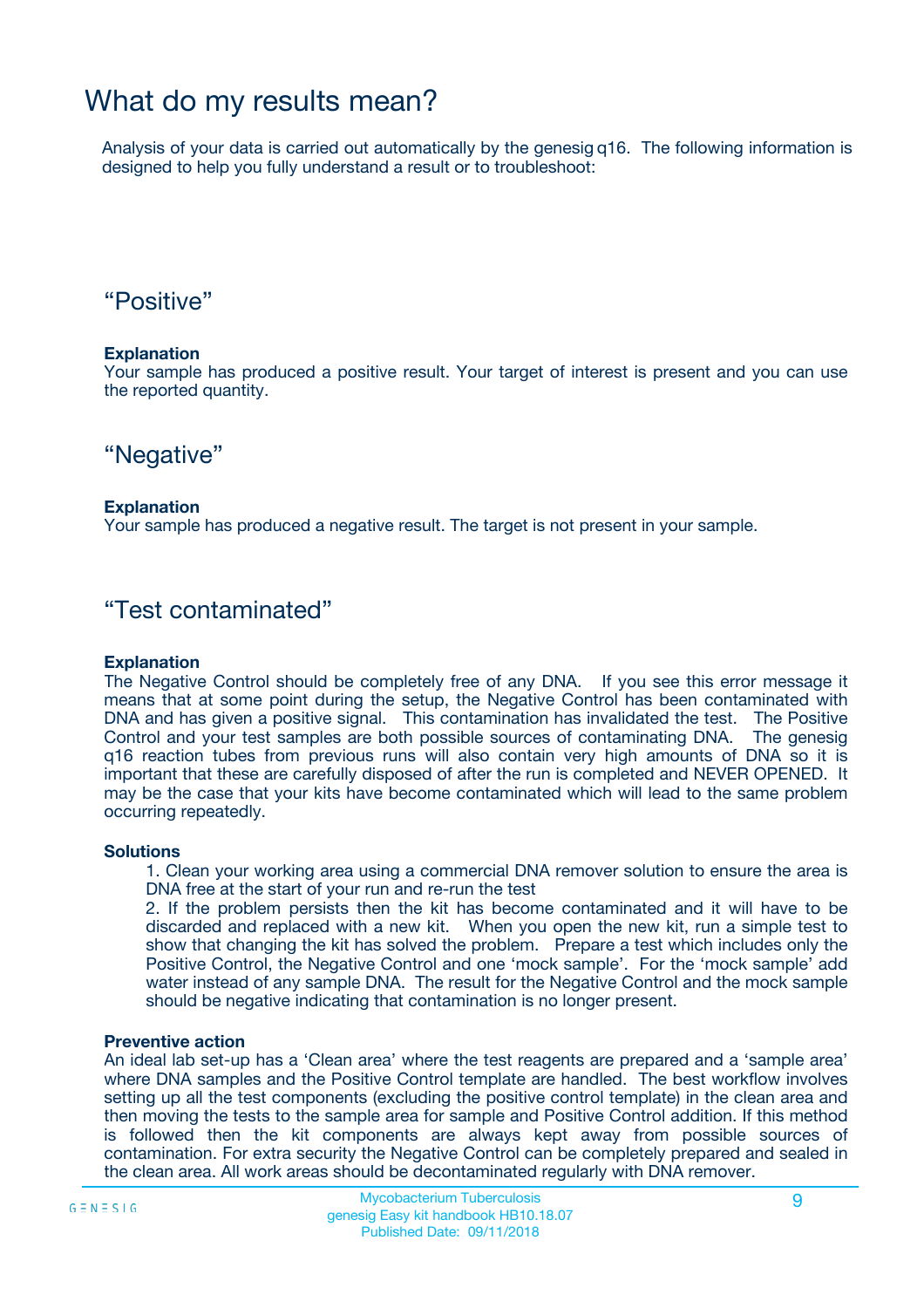### "Sample preparation failed"

#### **Explanation**

The test has failed because the quality of the sample was not high enough. The Internal Extraction Control component identifies whether the sample has been prepared correctly and is of suitable quality. This error message means that this quality control test has failed and the sample quality is not high enough for analysis.

#### **Solutions**

1. Check the sample preparation protocol for any user errors then repeat.

2. Poor quality samples can result from overloading the sample preparation protocol with too much starting material. Try reducing the amount of starting material then repeat.

3. Failing to add the Internal extraction Control DNA to your sample during the sample preparation protocol can also lead to a reported result of "sample preparation failed". Ensure that this step has not been overlooked or forgotten. If your samples are derived from an archive store or from a process separate from your genesig Easy extraction kit; you must add 5µl of Internal Extraction Control DNA into each 0.5ml of your sample to make it suitable for use on the q16.

### "Positive result, poor quality sample"

#### **Explanation**

The test is positive so if you are only interested in obtaining a 'present or absent' answer for your sample then your result is reliable. However, the test contains an Internal Extraction Control component that identifies if the sample is of high quality. This quality control test has failed and the sample is not therefore of high enough quality to accurately calculate the exact copy number of DNA present. If you require quantitative information for your sample then proceed with the solutions below.

#### **Solution**

For appropriate solutions, read the "Sample preparation failed" section of this handbook.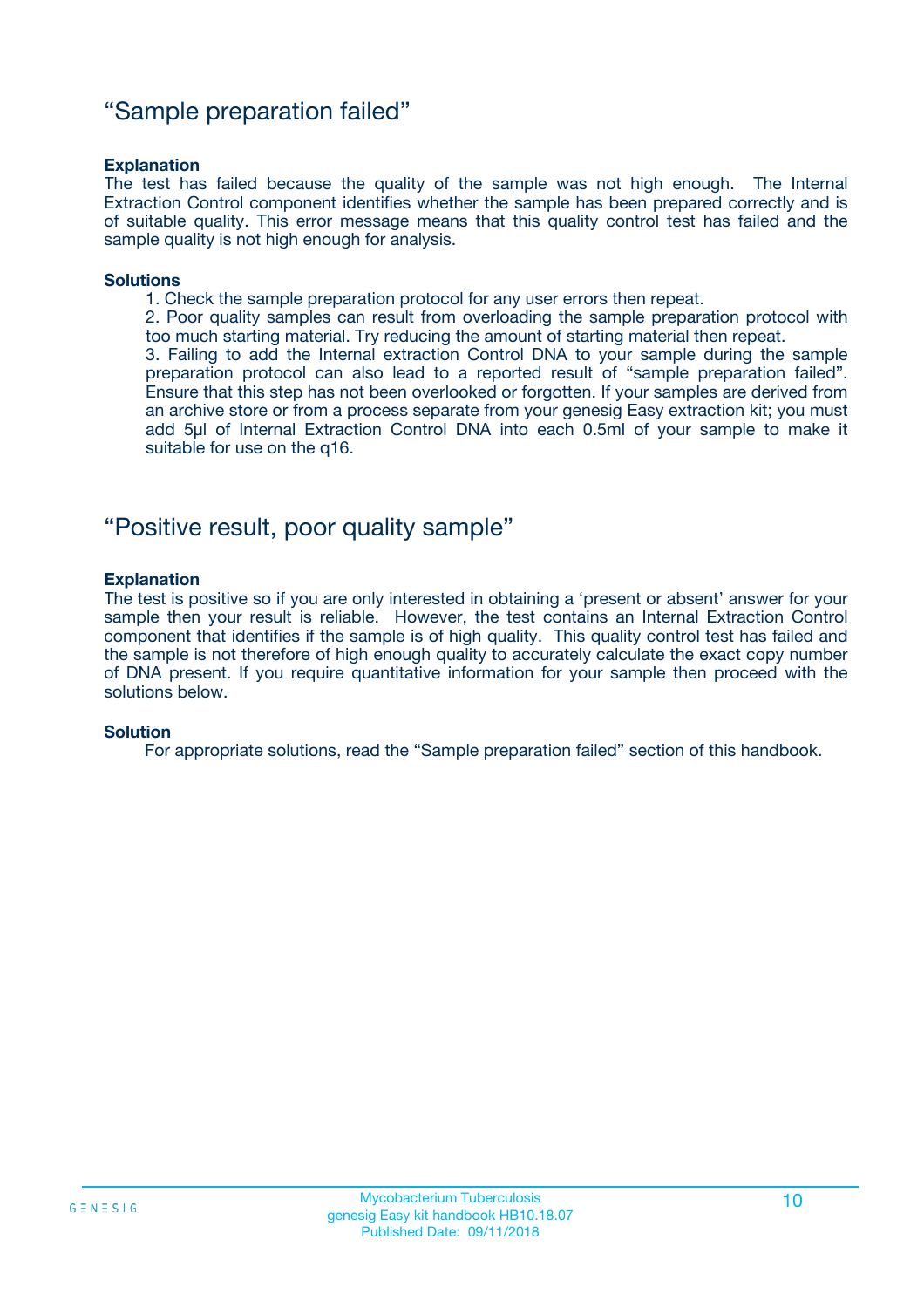### "Test failed"

#### **Explanation**

The test has failed because the Positive Control has not worked. The Positive Control is present to show that all aspects of the test are working correctly together. When this control test fails, the test as a whole is invalidated. This finding indicates that a problem has occurred in the reaction set-up part of the experiment and has nothing to do with sample preparation.

#### **Solutions**

- 1. Check the entire workflow and test set-up to look for any user errors, then repeat the test e.g. have the right colour pipettes and solutions been used with the correct tubes?
- 2. Ensure the positive and negative controls are inserted into the correct wells of your q16.

3. A component of the test may have 'gone off' due to handing errors, incorrect storage or exceeding the shelf life. When you open a new kit, run a simple test to show that changing the kit has solved the problem. Prepare a test which includes only the Positive Control, the Negative Control and one 'mock sample'. For the 'mock sample' add internal control template instead of any sample DNA. If the Positive Control works, the mock sample will now be called as a negative result.

### "Test failed and is contaminated"

#### **Explanation**

The Positive Control is indicating test failure, and the Negative Control is indicating test contamination. Please read the "Test Failed" and "Test contamination" sections of this technical support handbook for a further explanation.

#### **Solution**

For appropriate solutions, read both the "Test failed" and "Test contaminated" sections of this handbook.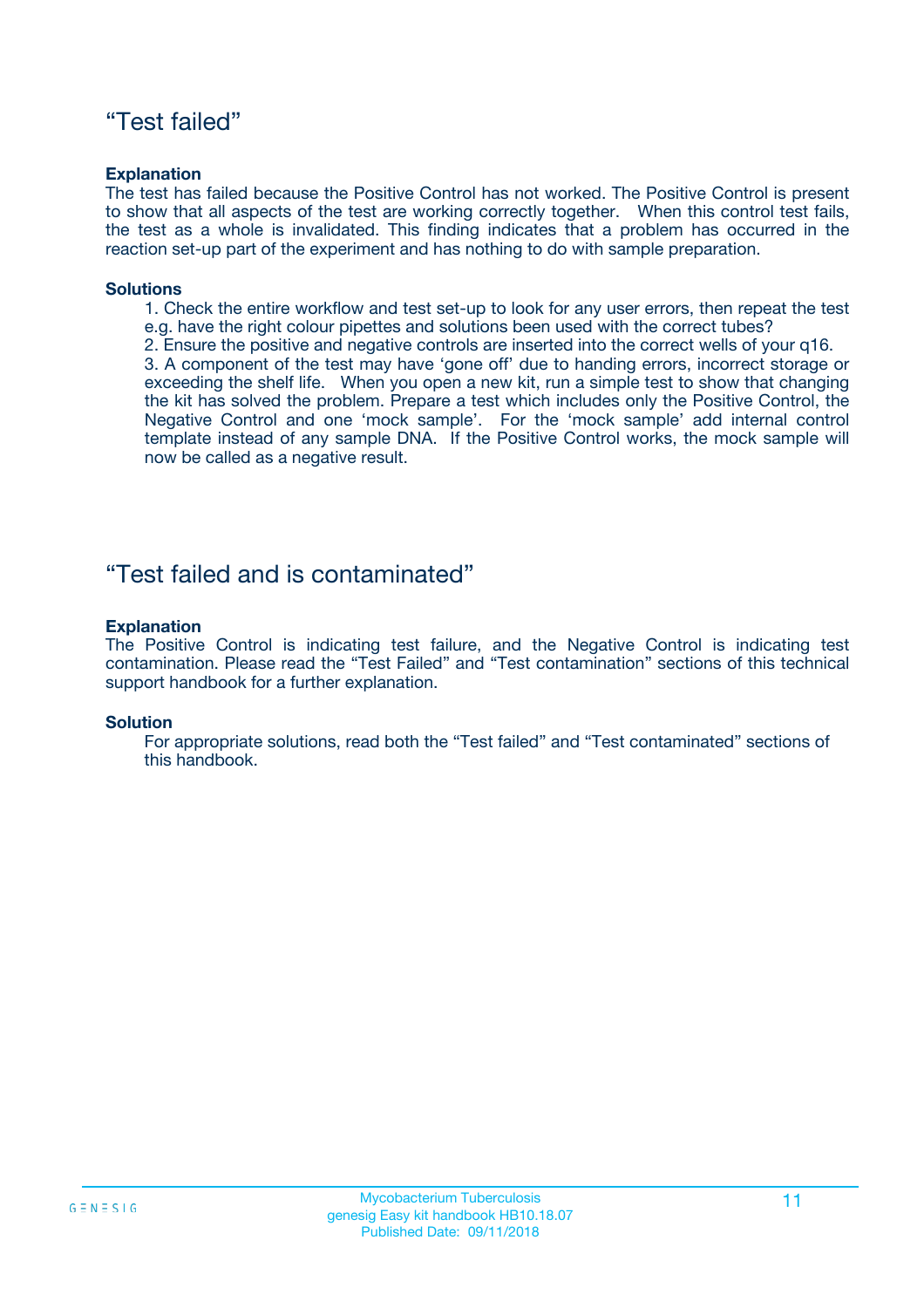# Mycobacterium Tuberculosis

Mycobacterium tuberculosis is the bacterium that causes most cases of tuberculosis I

M. tuberculosis is an obligate aerobe (Gram positive mycobacterium).] M. tuberculosis divides every 15 to 20 hours—extremely slowly compared to other bacteria, which tend to have division times measured in minutes (for example, E. coli can divide roughly every 20 minutes). It is a small, rod-like bacillus that can withstand weak disinfectants and can survive in a dry state for weeks but can grow only within a host organism.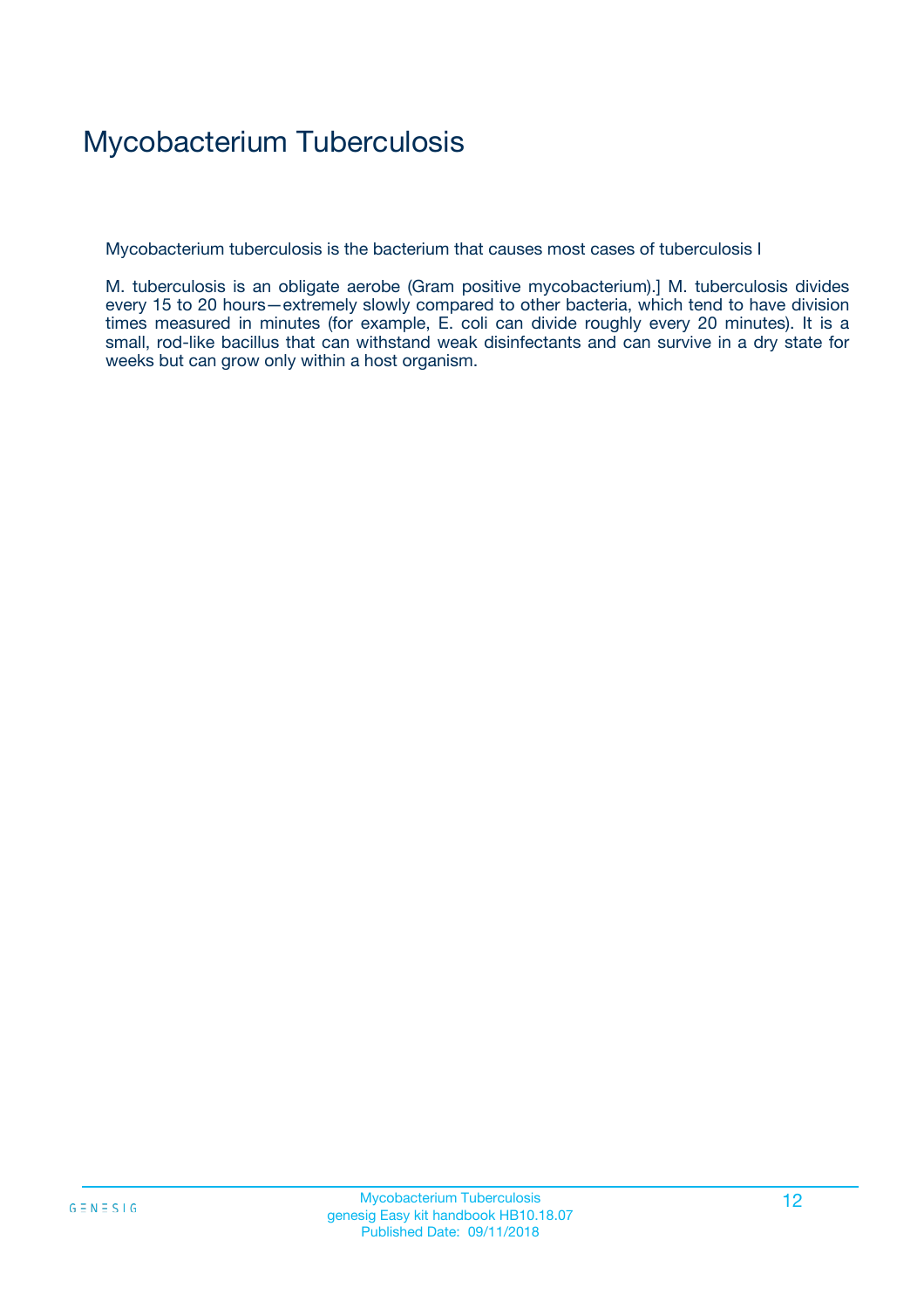## **Specificity**

The Primerdesign genesig Kit for Mycobacterium Tuberculosis (TB) genomes is designed for the in vitro quantification of TB genomes. The kit is designed to have a broad detection profile. Specifically, the primers represent 100% homology with over 95% of the NCBI database reference sequences available at the time of design.

The dynamics of genetic variation means that new sequence information may become available after the initial design. Primerdesign periodically reviews the detection profiles of our kits and when required releases new versions.

The primers have 100% homology with over 95% of reference sequences in the NCBI database.

Accession numbers for detected TB isolates: CP000717.1, CP000611.1, AM408590.1, U43540.1, AE000516.2, BX842583.1, BX842577.1, BX842572.1, BX248339.1, U35021.1, U35017.1, AF041819.1, BX248346.1, BX248334.1,

The kit also detects other Mycobacterium species including M.caprae, M.africanum, M.canettii, M. bovis and M.microti.

If you require further information, or have a specific question about the detection profile of this kit then please send an e.mail to enquiry@primerdesign.co.uk and our bioinformatics team will answer your question.